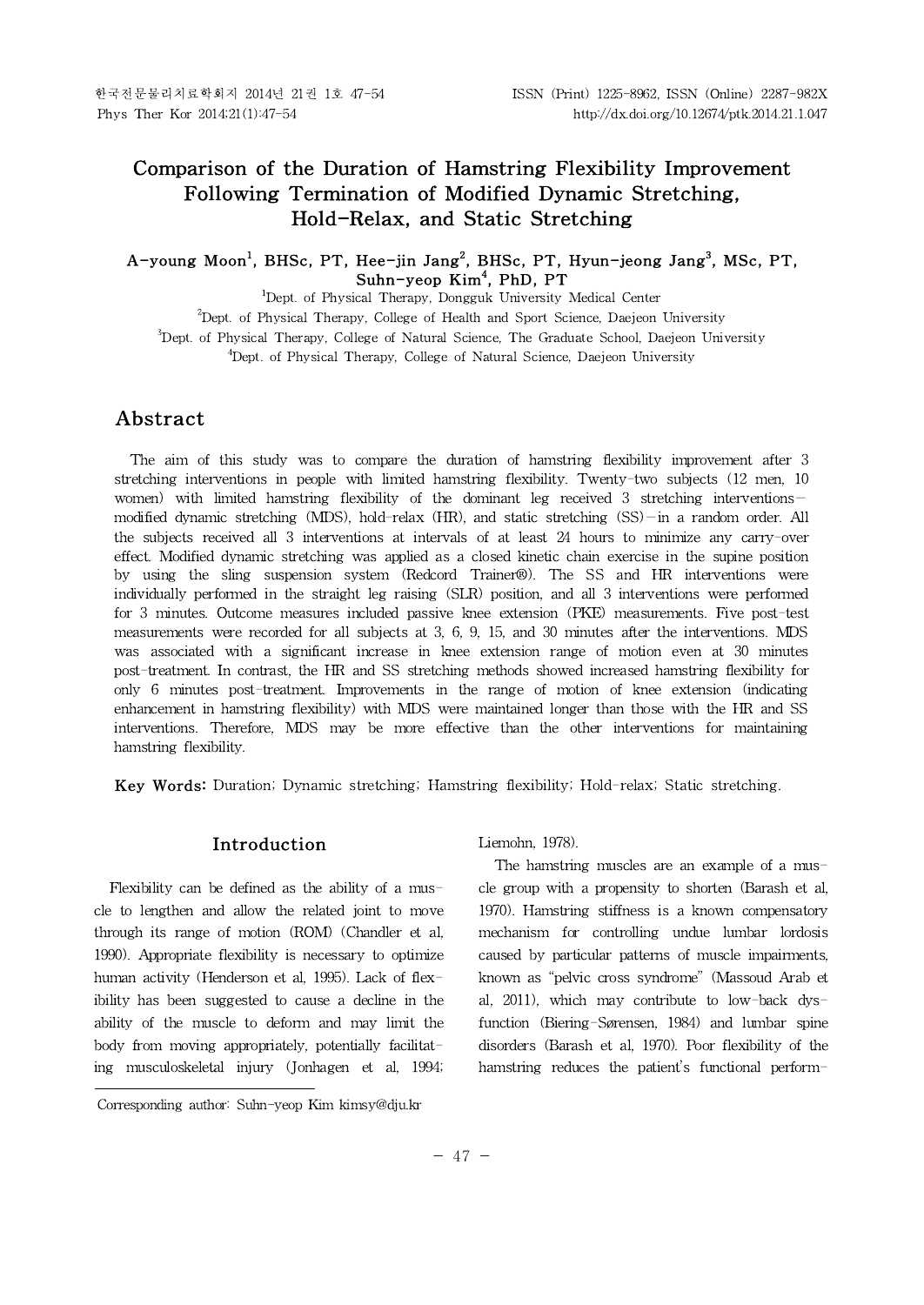ance in various daily living activities (Jonhagen et al, 1994; Liemohn, 1978). Hamstring tightness also increases the possibility of knee flexion contracture. Knee flexion contracture can severely hinder an individual's ability to perform weight-bearing exercises and may facilitate the development of osteoporosis (Henderson et al, 1995).

Achieving flexibility has been considered to be one of the integral goals in the recovery of functional activity (Nelson, 2006; Spernoga et al, 2001). Previous stretching interventions for increasing hamstring flexibility included static stretching (SS), neuromobilization, ballistic stretching, and proprioceptive neuromuscular facilitation (PNF) (Bandy et al, 1997; Bandy and Irion, 1994; Katayama et al, 2004; Nelson and Bandy, 2004; Puentedura et al, 2011). A better option for improving flexibility, according to recent studies, would be an action that is more dynamic by nature (Murphy, 1991). Stretching with dynamic contraction has also been shown to enhance activity (Yamaguchi and Ishii, 2005). It is believed that the benefits associated with dynamic stretching are related to increased metabolic processes and post-activation potentiation. Increased muscle fiber metabolism and potentiation leads to increased muscle fiber temperature. Increased muscle temperature, in turn, reduces the viscoelasticity of the muscle-tendon unit and allows for a controlled contraction (Bishop, 2003; Sale, 2002). This warmed muscle is more extendable and more accommodating to the forces positioned on the muscle, causing enhanced flexibility gains (McMillian et al, 2006; Yamaguchi and Ishii, 2005). However, to date, the benefits of SS, PNF, and modified dynamic stretching (MDS) have not been compared.

Many field and clinical tests have been used to assess hamstring flexibility, such as the straight leg raise test, sit-and-reach tests, hip joint angle test, and the knee extension angle test (Ayala et al, 2011). The passive knee extension (PKE) test is probably the most simple and reliable method for hamstring flexibility measurement. This method also offers the benefit of minimal associated pelvic movement (Fredriksen et al, 1997).

Many studies have demonstrated the acute effects of various stretching protocols, although limited study with the specific aim of comparing duration of immediate ROM changes after stretching has been reported. These studies has shown that stretching improves flexibility and one's range of motion, regardless of stretching technique, such as ballistic, dynamic, static, or proprioceptive neuromuscular facilitation (Bandy et al, 1997; Bandy and Irion, 1994; Decoster et al, 2004; Feland et al, 2001; Puentedura et al, 2011; Yamaguchi and Ishii, 2005). However, duration of flexibility and one's range of motion gains after one-time stretching has established limited study. It would be useful to know that how long stretching can maintain muscle flexibility. No study has examined the duration of maintained hamstring flexibility following termination of modified dynamic stretching, hold-relax (HR), and static stretching.

This study investigated whether limited hamstring flexibility improved after a one-time MDS session and compared the duration of increased hamstring flexibility following MDS, HR, and SS.

# **Methods**

### **Subjects**

Twenty-two subjects participated in this study (Table 1). All subjects had been injury-free in the knee, thigh, hip, or the lower back region for at least 6 months prior to the study, as any injuries might have affected hamstring length or their ability to

**Table 1.** General characteristics of subjects (N=22)

|                              | $Mean \pm SD^a$ |
|------------------------------|-----------------|
| Age $(vr)$                   | $22.3 \pm 1.6$  |
| Height $(cm)$                | $170.5 \pm 8.6$ |
| Weight (kg)                  | $66.2 \pm 13.6$ |
| $BMI^b$ (kg/m <sup>2</sup> ) | 22.8±8.5        |

 $a<sup>b</sup>$ mean $\pm$ standard deviation,  $a<sup>b</sup>$ body mass index.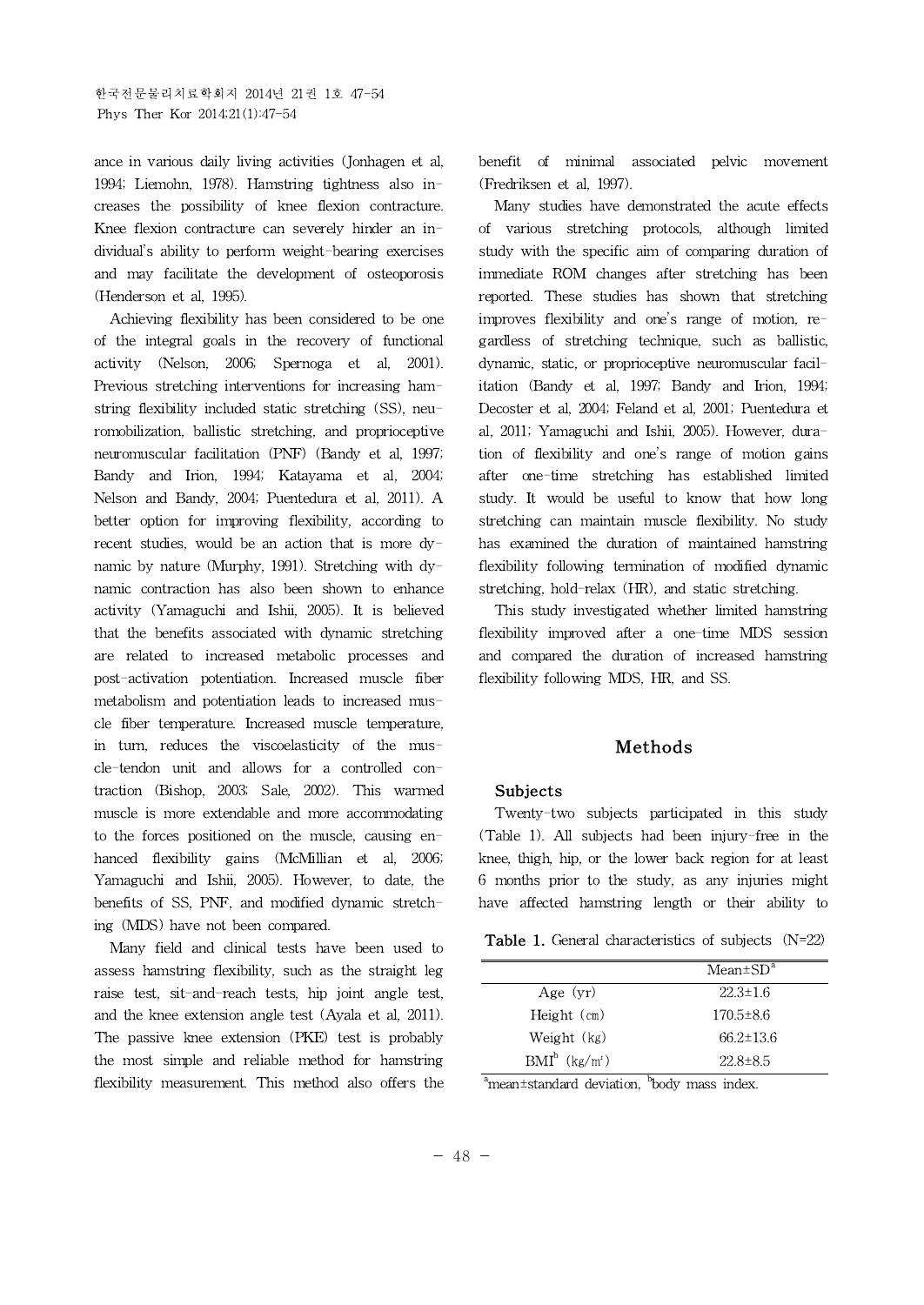한국전문물리치료학회지 2014년 21권 1호 47-54 Phys Ther Kor 2014;21(1):47-54

perform the exercises. The dominant side in all subjects exhibited hamstring tightness, defined as a loss of 30° or more from full extension with the hip at 90°, as delineated by Bandy and Irion (Bandy and Irion, 1994; Bandy et al, 1997; Bandy et al, 1998). All subjects read the study guidelines and gave informed consent prior to participation.

### **Procedures**

The subjects wore shorts to allow easier palpation of the greater trochanter. Hamstring flexibility, as determined by PKE ROM, was measured in their dominant leg. The dominant leg was identified by having each subject kick a small football. Subjects were positioned supine, and a towel was placed between the lumbar spine and the examination table to help maintain lumbar curvature and minimize the influence of lumbar movements on the results. The non-dominant leg was secured to the examination table by using 10-㎝-wide straps placed across the middle of the thigh. Subjects stabilized flexion of the dominant hip at 90° and knee flexion at 90° by using an experimental frame positioned at the posterior of the knee. The frame maintained 90° hip flexion throughout PKE measurements. The available range of PKE was measured using an electronic inclinometer (PowerTrack II Commander, JTECH medical, Salt lake, USA), and a hand-held dynamometer (Dualer IQ the smarter inclinometer, JTECH medical, Salt lake, USA) was applied to maintain constant re-



**Figure 1.** Measurement of hamstring flexibility.

sistance (Figure 1). Electronic inclinometer and hand-held dynamometer are reliable measurements. Electronic inclinometer have intrarater reliability for intraclass correlation coefficients [ICC (3,k)] were  $\geq .95$  (Morey, 2012), also dynamometer have reliability coefficients for test and retest measurements were .99 (Kim, 1999).

#### **Stretching methods**

The participants were asked to complete 3 exercises in random order: MDS, HR, and SS. To minimize the carry-over effect between each treatment, the subjects performed each exercise after rest intervals of at least 24 hours. Each stretch intervention was performed for a total of 3 minutes (Figure 2).

#### **Modified dynamic stretching**

The MDS was executed as a closed kinetic chain exercise in a bridge position by using a sling training system (Redcord trainer, Redcord AS, Arendal, Norway). Heels were suspended by the sling training system to help the subjects maintain a bridge position with legs straight. The sling straps were maintained at ankle height with the hip and knee at 90°. From the straight bridge position, each subject slowly performed active knee extension and flexion exercises with a fixed anterior superior iliac spine (ASIS) height in the bridge. The subject maintained that position for an 11 seconds period with a 25 seconds rest between each repetition. The time of modified dynamic stretching intervention was applied arbitrary in order to be same with other two stretching which were applied 3 minutes totally.

#### **Hold-relax**

The HR procedure consisted of 3 stages. In the first stage, subjects lay supine with the knee fully extended. The examiner passively stretched the subject's hamstring muscles until the subject first experienced mild discomfort, and held that position for 7 seconds. In the second stage, the subject actively and isometrically contracted the muscle for 7 seconds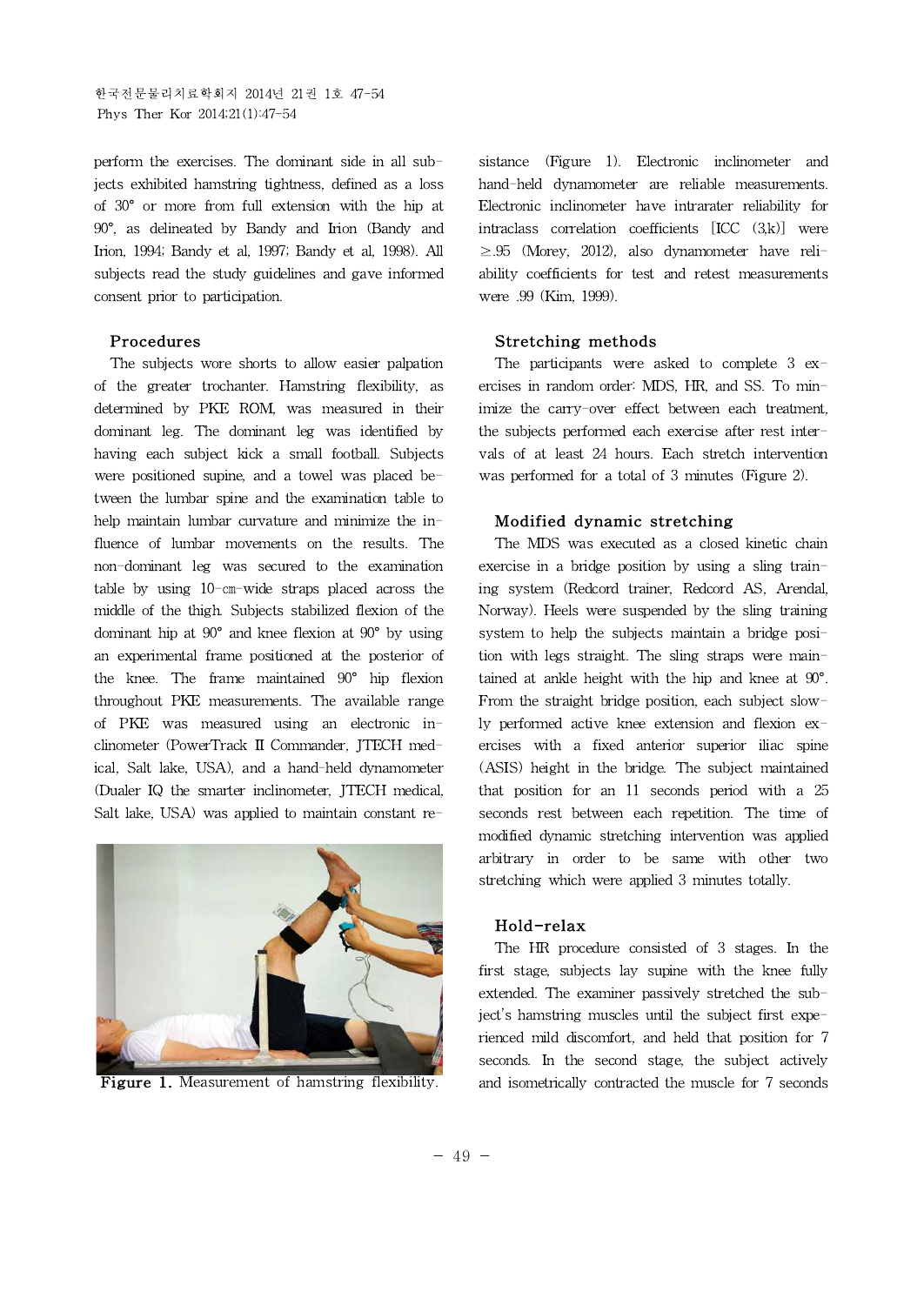

Figure 2. Three intervention interventions for improving hamstring flexibility [A: starting position of modified dynamic stretching (MDS), B: ending position of MDS, C: hold-relax, D: static stretching].

against the resistance of the investigator. In the third stage, the subject relaxed for 5 seconds. The examiner implemented an additional passive stretch to the point of discomfort for 7 seconds. For the dominant lower extremity, a set of these stretches was repeated 5 times with a 10 seconds rest interval between each trial (Boyd, 2012; Spernoga et al, 2001).

#### **Static stretching**

The subjects performed an SS-based passive SLR test. Subjects were placed supine, with their non-dominant foot planted on the floor and their knee fully extended. A researcher passively moved the dominant leg to the terminal position of knee extension, defined as the point at which the subject complained of a feeling of discomfort. The subjects held the maximally contracted hamstring in that position for a 30 seconds period, with a 15 seconds rest interval. The test was repeated over 4 cycles (Decoster et al, 2004).

#### **Study design**

A cross-over randomized design was used. Each

subject performed all 3 stretching interventions in a random order. Hamstring flexibility was measured using the PKE test. Hamstring flexibility measurements were performed pre-treatment and at 3, 6, 9, 15, and 30 minutes following treatment (Figure 3).

#### **Statistical analysis**

SPSS ver. 18.0 software (SPSS Inc., Chicago, IL, USA) was used for statistical analysis. The 3 stretching interventions within time was analyzed by one-way repeated ANOVA to determine whether



**Figure 3.** Flowchart illustrating the study protocol (MDS: modified dynamic stretching, HR: hold-relax, SS: static stretching).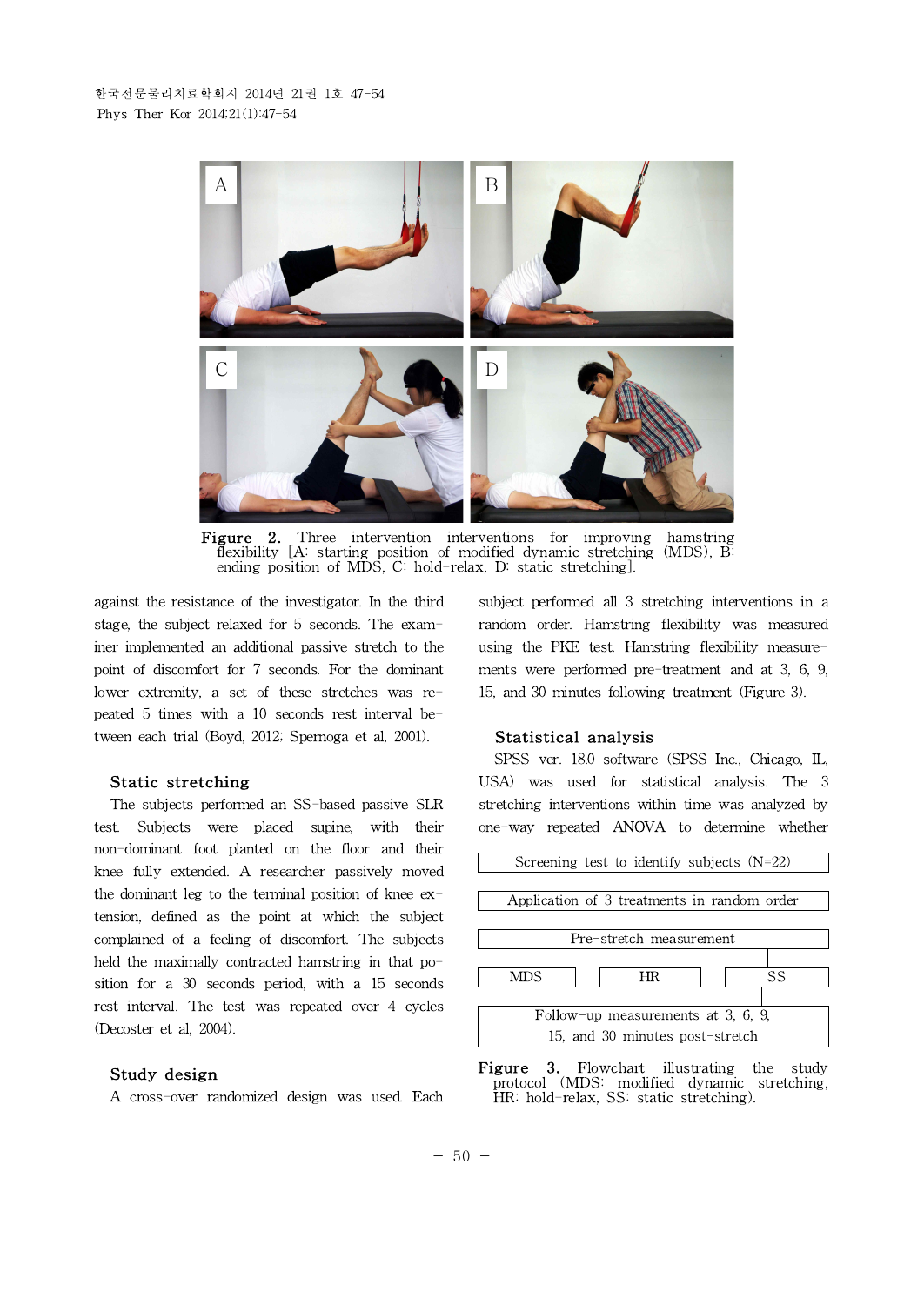| Time<br>(minute) | MDS <sup>a</sup>              | Increment<br>$(\%)$ | $HR^b$              | Increment<br>$(\%)$ | $SS^c$                       | Increment<br>$(\%)$ | F    |
|------------------|-------------------------------|---------------------|---------------------|---------------------|------------------------------|---------------------|------|
| Baseline         | $58.85 \pm 6.15$ <sup>d</sup> |                     | 59.88±5.97          |                     | 59.44±6.93                   |                     | .15  |
| Post             | $64.52 \pm 6.05$ *            | 9.6                 | $5.58 \pm 6.04$ *   | 9.5                 | $65.88 \pm 7.57$ *           | 10.8                | .26  |
| 3                | $64.70\pm6.13$ <sup>*</sup>   | 9.9                 | $4.79 \pm 6.67$ *   | 8.2                 | $4.14 \pm 7.52$ <sup>*</sup> | 7.9                 | .06  |
| 6                | $65.17\pm6.16$ <sup>*</sup>   | 10.7                | $63.24 \pm 6.68$ *  | 5.6                 | $61.92 \pm 7.57$ *           | 4.2                 | 1.25 |
| 9                | $64.58 \pm 6.21$              | 9.7                 | $61.65 \pm 6.59$    | 3.0                 | $60.61 \pm 7.40$             | 2.0                 | 2.04 |
| 15               | $64.39 \pm 6.37$ *            | 9.4                 | $60.42 \pm 6.23$    | .9                  | $59.70 \pm 7.19$             | $\cdot$             | 3.22 |
| 30               | $63.24 \pm 6.59$ <sup>*</sup> | 7.5                 | $59.61 \pm 5.65$    | $-.5$               | 59.14±6.90                   | $-.5$               | 2.71 |
| F                | $2.71$ <sup>*</sup>           |                     | $3.24$ <sup>*</sup> |                     | $2.76^{\dagger}$             |                     |      |

**Table 2.** Passive knee extension range of motion in degrees after MDS, HR, and SS (N=22)

<sup>a</sup>modified dynamic stretching, <sup>b</sup>hold-relax, <sup>c</sup>static stretching, <sup>d</sup>mean±standard deviation, \*significantly different from pre-stretch (p<.05), † significantly different across groups (p<.05).

there were significant differences in knee-extension angle. The interaction between the 3 stretching interventions with time was analyzed by two-way repeated ANOVA. Tukey's honestly significant difference (HSD) post-hoc analysis was performed to determine significant differences. The level of significance was set at α=.05.

### **Results**

Our study showed that PKE ROM was significantly different after MDS, HR, and SS across the 6 time intervals  $(p<.05)$ . In the MDS group, a<br>
significant improvement in hamstring flexibility was<br>
maintained for 30 minutes after the stretching proto-<br>
col  $(p<.05)$ . However, the improvement in hamstring<br>
flexibi significant improvement in hamstring flexibility was maintained for 30 minutes after the stretching protocol (p<.05). However, the improvement in hamstring  $\frac{5}{6}$  60 flexibility in the HR and SS groups lasted for only 6 minutes  $(p<.05)$  (Table 2). Moreover, a significant intervention-by-time interaction was noted after 6 minutes by statistical analysis  $(p<.05)$  (Figure 4).

### **Discussion**

This study was conducted to examine the duration of improved hamstring flexibility following the termination of 3 stretching interventions in subjects with limited hamstring flexibility. The results of this relatively small study indicate that MDS alone significantly increased hamstring flexibility for up to 30 minutes post-treatment. In contrast, while SS and HR also significantly increased hamstring flexibility, their effects reduced after just 6 minutes. The immediate effect of SS on hamstring flexibility was greater than that of the other interventions, but the difference was not statistically significant.

Previous studies reported that a 6 weeks program of dynamic stretching is helpful in increasing both



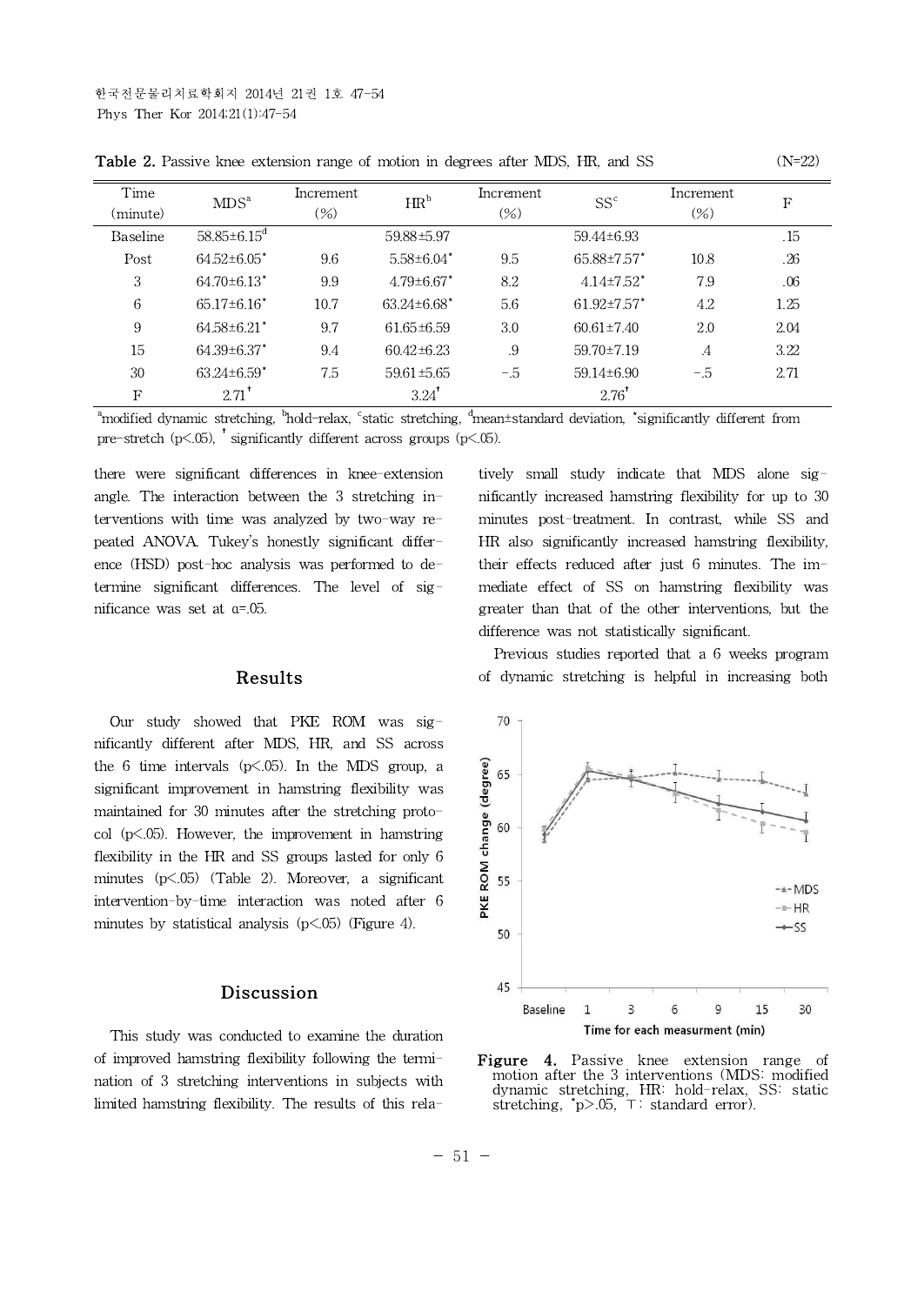active and passive flexibility (Nelson, 2006; O'Sullivan et al, 2009). Similarly, Nelson (2006) observed that dynamic stretching of hamstring muscles for 30 seconds (6 exercises of  $1 \times 5$  seconds) was more effective than SS, and our findings corroborate this. However, Ford et al (2007) reported no difference in the duration of hamstring flexibility improvement following the termination of the 3 interventions. The discrepancy between the results of their study and our study may be explained by the following methodological differences.

Firstly, we indicated hamstring flexibility by PKE ROM values, while they used active knee extension (AKE) ROM. The reliability coefficients for test-retest measurements of the PKE and AKE tests are .99 in the right extremity and .99 for the left extremity (Fredriksen et al, 1997; Gajdosik and Lusin, 1983). Previous studies have described that hamstring flexibility values measured using AKE and PKE vary by almost 12°. This could be because PKE only measures "maximal hamstring length" whereas AKE measures "initial hamstring length" (Gajdosik and Lusin, 1983).

Secondly, our study applied dynamic stretching as closed kinetic chain in a bridge position, whereas the previous study used dynamic stretching as an open kinetic chain in a sitting position (Ford and McChesney, 2007). Dynamic stretching is achieved by inducing the antagonist muscle to concentrically contract in a smooth, controlled manner and thereby allow natural elongation of the agonist muscle through its full ROM (Murphy, 1991). Dynamic stretching in a closed kinetic chain improves not only flexibility but also power production. It improves post-activation potentiation, ROM, and muscle temperature (Sale, 2002). As a result, patients who receive training in dynamic contraction can achieve improvements in strength and ROM at the same time. Therefore, dynamic stretching as a closed kinetic chain is a more functional technique for improving flexibility (Murphy, 1991; Nelson, 2006; Snyder-Mackler, 1996). All the interventions employed in our study were applied in the supine position in order to minimize the influence of other factors. Previous studies have used open kinetic chain in dynamic stretching (Ford and McChesney, 2007), whereas our research applied dynamic stretching in a bridge to create a closed kinetic chain. Lynn and Costigan (2009) reported that no difference was found in the ratio of medial-lateral hamstring muscular activation changes between hamstring bridge exercise and hamstring curl exercise. It is known that the bridge exercise is suitable for hamstring stretching.

Many studies suggested that the time and frequency of stretching protocols may have influenced the duration of the hamstring flexibility improvement (Depino et al, 2000; Feland et al, 2001; Spernoga et al, 2001). Our findings indicated that only MDS significantly improved hamstring flexibility, for up to 30 minutes, while the effects of HR and SS lasted for only 6 minutes. Our results differ from those obtained by Depino et al (2000), who found that the improvement in flexibility declined significantly after 3 minutes. Differences in how the SS was performed may explain this.Depino et al (2000) used a standing position during stretching, while we employed stretching in a supine position based on SLR tests. In addition, when Ford and McChesney (2007) compared the duration of hamstring flexibility improvement following the 3 interventions, they obtained results different from ours. Our subjects performed the exercises 5 times with active contraction for a period of 11 seconds and a rest period of 25 seconds, whereas the subjects in their study performed ten 10 seconds dynamic stretching exercises separated by rest periods of 10 seconds. These factors may have caused the differences between the results.

Our study was limited to the effects of MDS, HR, and SS on the flexibility of the hamstring muscles. Our sample size was small, so the results should be treated with caution and followed up in a larger study. Moreover, the group of participants observed in our study consisted of young and asymptomatic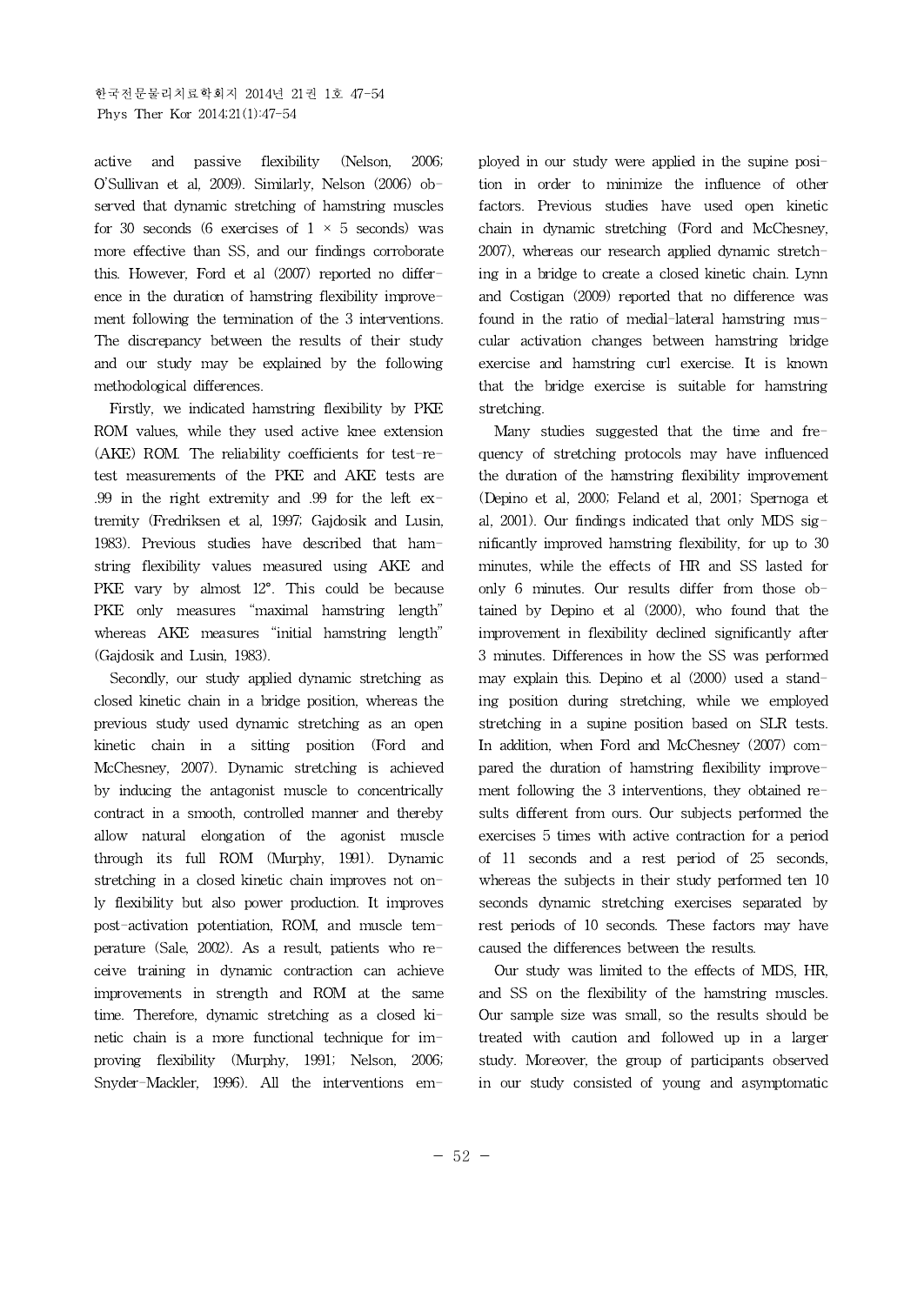한국전문물리치료학회지 2014년 21권 1호 47-54 Phys Ther Kor 2014;21(1):47-54

participants, and this finding may not be generalizable to other populations. Finally, since we measured the effect on hamstring flexibility after 3,6, 9, 15, and 30 minutes, the results do not elucidate any long-term effects that may persist after 30 minutes.

## **Conclusion**

This study compared the duration of hamstring flexibility improvement after 3 different stretching interventions (MDS, HR, and SS). Twenty-two subjects (12 men, 10 women) with limited hamstring flexibility of the dominant leg received 3 stretching interventions. We found that MDS, HR, and SS were all effective in increasing the flexibility of the hamstring. However, the effects of MDS lasted up to 30 minutes after the final stretch while the effects of HR and SS lasted for only 6 minutes. Therefore, our finding supports the use of MDS for maintaining hamstring flexibility and provides a framework for future studies.

### **References**

- Ayala F, Sainz de Baranda P, De Ste Croix M, et al. Criterion-related validity of four clinical tests used to measure hamstring flexibility in professional futsal players. Phys Ther Sport. 2011;12(4):175-181.
- Bandy WD, Irion JM. The effect of time on static stretch on the flexibility of the hamstring muscles. Phys Ther. 1994;74(9):845-852.
- Bandy WD, Irion JM, Briggler M. The effect of time and frequency of static stretching on flexibility of the hamstring muscles. Phys Ther. 1997;77 (10):1090-1096.
- Bandy WD, Irion JM, Briggler M. The effect of static stretch and dynamic range of motion training on the flexibility of the hamstring muscles. J Orthop Sports Phys Ther. 1998;27(4):295-300.
- Barash HL, Galante JO, Lambert CN, et al. Spondylolisthesis and tight hamstrings. J Bone Joint Surg Am. 1970;52(7):1319-1328.
- Biering-Sørensen F. Physical measurements as risk indicators for low-back trouble over a one-year period. Spine. 1984;9(2):106-119.
- Bishop D. Warm up II: Performance changes following active warm up and how to structure the warm up. Sports Med. 2003;33(7):483-498.
- Boyd BS. Measurement properties of a hand-held inclinometer during straight leg raise neurodynamic testing. Physiotherapy. 2012;98(2):174- 179.
- Chandler TJ, Kibler WB, Uhl TL, et al. Flexibility comparisons of junior elite tennis players to other athletes. Am J Sports Med. 1990;18(2): 134-136.
- Decoster LC, Scanlon RL, Horn KD, et al. Standing and supine hamstring stretching are equally effective. J Athl Train. 2004;39(4):330-334.
- Depino GM, Webright WG, Arnold BL. Duration of maintained hamstring flexibility after cessation of an acute static stretching protocol. J Athl Train. 2000;35(1):56-59.
- Feland JB, Myrer JW, Schulthies SS, et al. The effect of duration of stretching of the hamstring muscle group for increasing range of motion in people aged 65 years or older. Phys Ther. 2001;81(5):1110-1117.
- Ford P, McChesney J. Duration of maintained hamstring rom following termination of three stretching protocols. J Sport Rehabil. 2007;16(1): 18-27.
- Fredriksen H, Dagfinrud H, Jacobsen V, et al. Passive knee extension test to measure hamstring muscle tightness. Scand J Med Sci Sports. 1997;7(5):279-282.
- Gajdosik R, Lusin G. Hamstring muscle tightness. Reliability of an active-knee-extension test. Phys Ther. 1983;63(7):1085-1090.
- Henderson RC, Lin PP, Greene WB. Bone-mineral density in children and adolescents who have